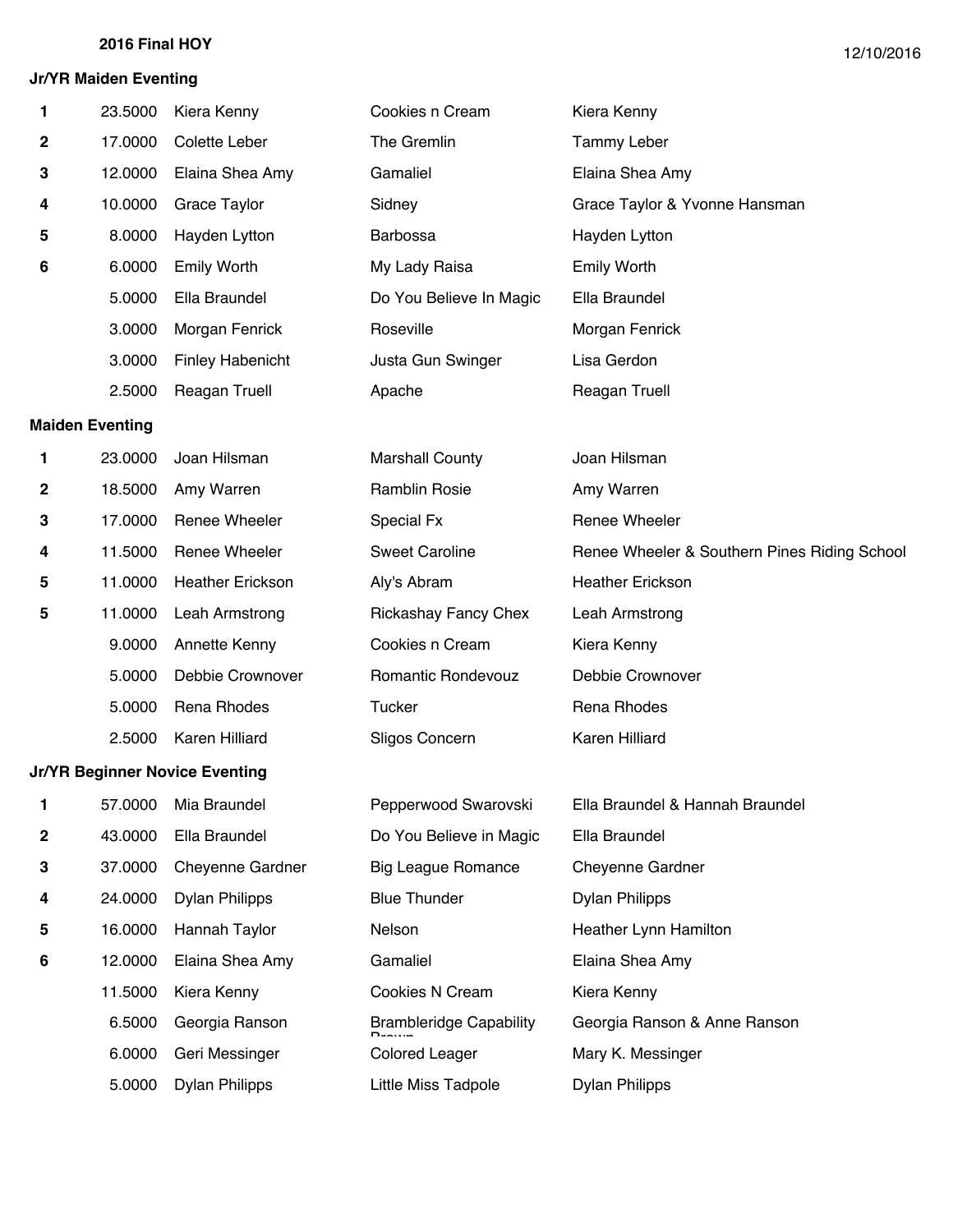#### **Beginner Novice Eventing**

| 1           | 27.5000                      | Nicole D. Thomas      | Here N' Now               | Nicole D. Thomas                |
|-------------|------------------------------|-----------------------|---------------------------|---------------------------------|
| $\mathbf 2$ | 23.0000                      | Kimberly Rushton      | Blue                      | Kimberly Rushton                |
|             | 21.0000                      | Debbie Adams-Saunders | Forgiven                  | Debbie Adams-Saunders           |
| 3           | 14.0000                      | Samantha Morris       | <b>Centrifical Force</b>  | Samantha Morris                 |
|             | 12.5000                      | Rena Rhodes           | WingMan                   | Rena Rhodes                     |
| 4           | 12.0000                      | <b>Traci Newton</b>   | Prime Player              | <b>Traci Newton</b>             |
| 5           | 8.0000                       | Michelle Frazier      | Personal Privilege        | Michelle Frazier                |
| 6           | 7.0000                       | Melissa Recknor       | Fly Lite                  | Melissa Recknor                 |
|             | 6.0000                       | <b>Heather Mehal</b>  | Elliot                    | <b>Heather Mehal</b>            |
|             | 6.0000                       | Annette Kenny         | Piece O'Cake              | Erin Kenny                      |
|             | <b>Jr/YR Novice Eventing</b> |                       |                           |                                 |
| 1           | 36.0000                      | Mia Braundel          | Cashmere                  | Mia Braundel                    |
| 2           | 14.0000                      | Maia Kantorowski      | <b>Fernhill Fusion</b>    | Maia Kantorowski                |
| $\mathbf 2$ | 14.0000                      | Mia Braundel          | Pepperwood Swarovski      | Ella Braundel & Hannah Braundel |
| 4           | 13.0000                      | Katlyn McCoy          | <b>Toy Master</b>         | Alexandra Pingree               |
| 5           | 12.0000                      | <b>Dylan Philipps</b> | <b>Bumble Bee Brave</b>   | <b>Dylan Philipps</b>           |
| 5           | 12.0000                      | Cheyenne Gardner      | <b>Big League Romance</b> | Cheyenne Gardner                |
|             | 9.0000                       | <b>Dylan Philipps</b> | <b>Blue Thunder</b>       | <b>Dylan Philipps</b>           |
|             | 6.0000                       | Erin Kenny            | Piece O'Cake              | Erin Kenny                      |
|             | 4.5000                       | <b>Grace Conerly</b>  | <b>Emily Bug</b>          | Grace Conerly & Jeannette Ford  |
|             | 4.0000                       | Maia Kantorowski      | Let's Lindy               | Katherine Christopher           |
|             | <b>Novice Eventing</b>       |                       |                           |                                 |
| 1           | 43.0000                      | Heidi Grimm Powell    | Prema Native              | Heidi Grimm Powell              |
| 2           | 32.5000                      | Samantha Morris       | <b>Centrifical Force</b>  | Samantha Morris                 |
| 3           | 29.0000                      | Jessica Brown         | Quincy                    | Jessica Brown                   |
| 4           | 27.0000                      | <b>Molly Parker</b>   | Momma's Little Secret     | <b>Molly Parker</b>             |
| 5           | 25.0000                      | Alex Martone          | Beaulieu's Coeur De Lion  | Alex Martone                    |
| 6           | 20.0000                      | Amy Warren            | <b>Highly Discreet</b>    | Amy Warren                      |
|             | 14.5000                      | Karen Mahaffey        | Kayla                     | Karen Mahaffey                  |
|             | 10.0000                      | Allison Sandifer      | Uptoheavnnbakagain        | <b>Allison Sandifer</b>         |
|             | 10.0000                      | Michelle Frazier      | Personal Privilege        | Michelle Frazier                |
|             | 9.0000                       | Vicki Reynolds        | Chub Cay                  | Vicki Reynolds                  |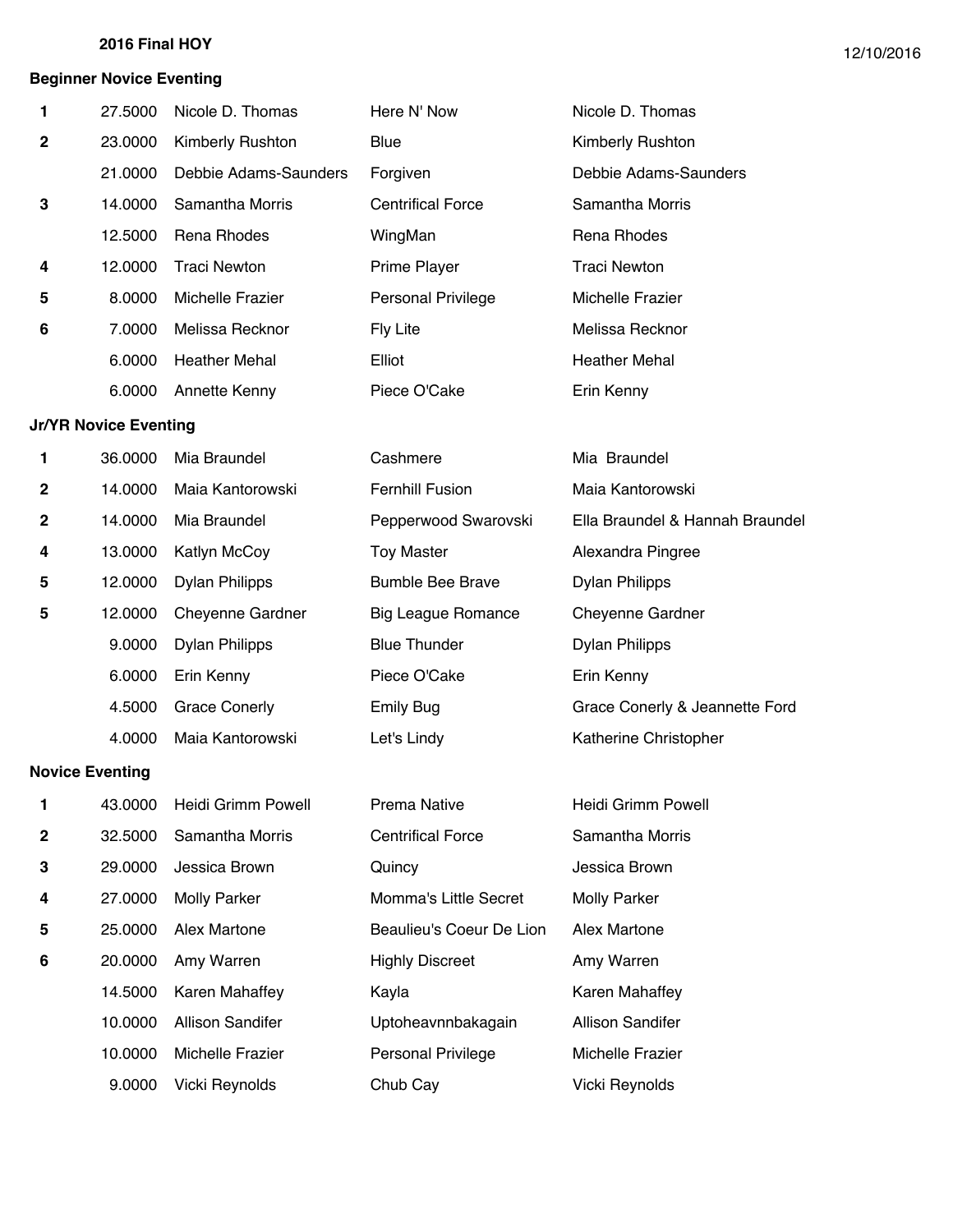## **Jr/YR Training Eventing**

| 1            | 52.0000                  | Mia Braundel                         | Cashmere                  | Mia Braundel                      |
|--------------|--------------------------|--------------------------------------|---------------------------|-----------------------------------|
| 2            | 25.0000                  | Rebecca Mahaffey                     | George Thoroughly Good    | Rebecca Mahaffey                  |
| 3            | 19,0000                  | Maia Kantorowski                     | Let's Lindy               | Katherine Christopher             |
| 4            | 16.0000                  | <b>Dylan Philipps</b>                | <b>Bumble Bee Brave</b>   | <b>Dylan Philipps</b>             |
| 5            | 11.0000                  | Katherine Christopher                | Frodo of the Shire        | Donna Christopher                 |
| 6            | 8.5000                   | Rebecca Neuffer                      | <b>Stunt Pilot</b>        | Rebecca Neuffer                   |
|              | 8.0000                   | Erin Kenny                           | Piece O'Cake              | Erin Kenny                        |
|              | 5.0000                   | Colette Leber                        | Indian Summer's Kaylee    | Colette Leber                     |
|              | 3.0000                   | <b>Isabelle Blair</b>                | Izzabella                 | Isabelle Blair                    |
|              | 1.0000                   | Colette Leber                        | Artemis                   | Colette Leber & Campbell Jourdian |
|              | <b>Training Eventing</b> |                                      |                           |                                   |
| 1            | 27.0000                  | Amy Miller                           | Irish Punch               | Amy Miller                        |
| $\mathbf{2}$ | 18.0000                  | Erin Kimmer                          | Action Jackson            | Erin Kimmer                       |
| 3            | 12.5000                  | Karen Mahaffey                       | Kayla                     | Karen Mahaffey                    |
| 4            | 12.0000                  | Heather B King                       | CF Baltic Royal Tee       | Heather B King                    |
| 5            | 6.0000                   | Amy Warren                           | <b>Highly Discreet</b>    | Amy Warren                        |
| 5            | 6.0000                   | Alex Martone                         | Beaulieu's Coeur De Lion  | Alex Martone                      |
|              | 4.0000                   | Vicki Reynolds                       | Chub Cay                  | Vicki Reynolds                    |
|              | 3.0000                   | <b>Cassidy Sitton</b>                | Eddie                     | <b>Cassidy Sitton</b>             |
|              | 2.5000                   | <b>Heather Mehal</b>                 | Elliot                    | <b>Heather Mehal</b>              |
|              | 2.0000                   | Caitrin O'Shea                       | La Zingara                | Caitrin O'Shea                    |
|              |                          | Jr/YR Preliminary and Above Eventing |                           |                                   |
| 1            | 24.0000                  | Katherine Christopher                | Frodo of the Shire        | Donna Christopher                 |
| 2            | 15.0000                  | Mikaela Kantorowski                  | <b>Ringfort Swan Song</b> | Mikaela Kantorowski               |
| 3            | 2.5000                   | Rebecca Neuffer                      | <b>Stunt Pilot</b>        | Rebecca Neuffer                   |
| 4            | 2.0000                   | Katherine Christopher                | Let's Lindy               | Katherine Christopher             |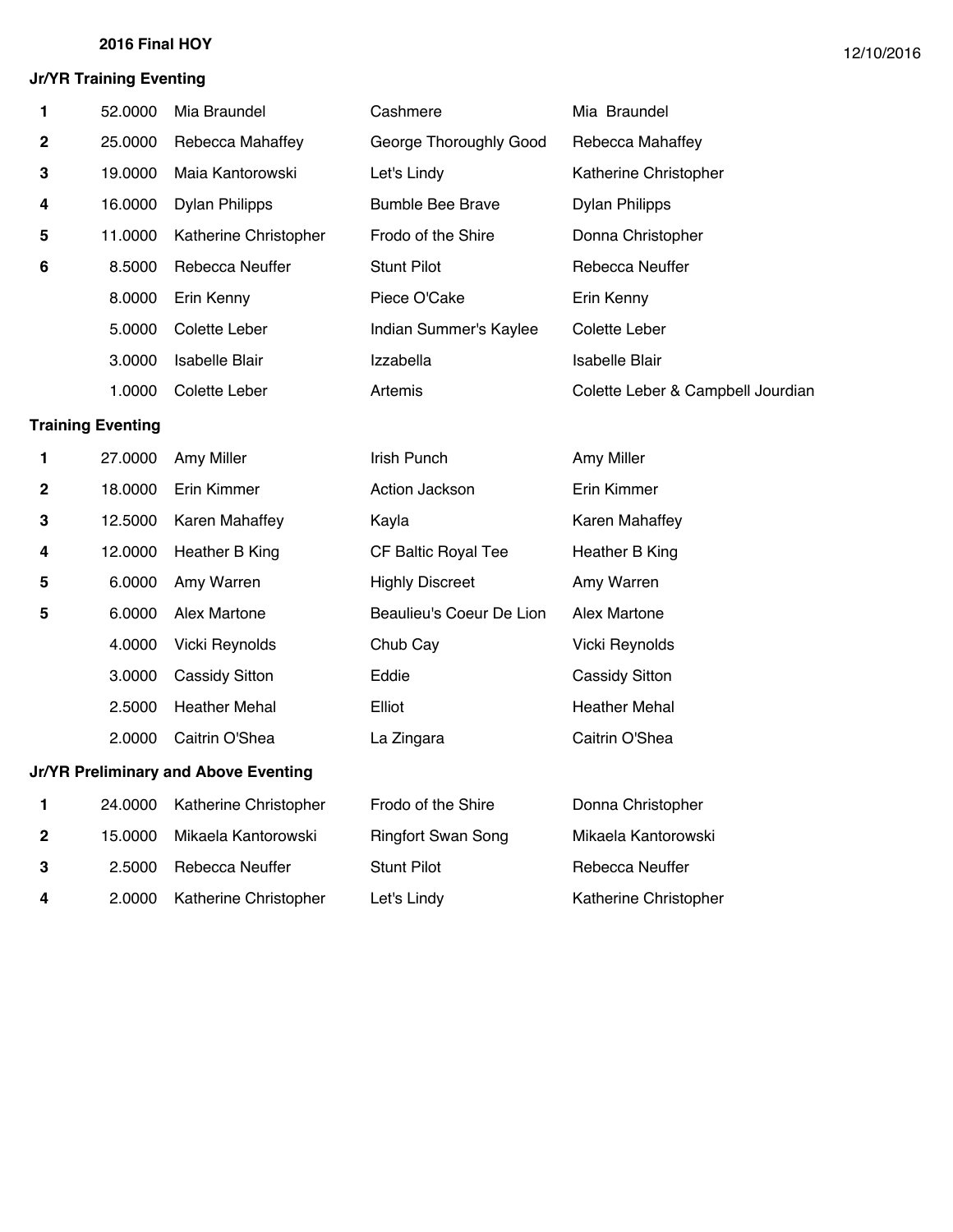#### **Preliminary and Above Eventing**

| 1           | 12.0000                           | Amanda Miller           | Firewater               | Amanda Miller Atkins          |
|-------------|-----------------------------------|-------------------------|-------------------------|-------------------------------|
| $\mathbf 2$ | 10.0000                           | Vanessa Buso            | <b>Twice As Good</b>    | Vanessa Buso                  |
|             | <b>Jr/YR Intro Level Dressage</b> |                         |                         |                               |
| 1           | 90.1161                           | <b>Stefanie Coates</b>  | <b>Big Lion</b>         | <b>Stefanie Coates</b>        |
| $\mathbf 2$ | 72.7127                           | Michaela Coates         | Midori CR               | Michaela Coates               |
| 3           | 35.3438                           | <b>Finley Habenicht</b> | Justa Gun Swinger       | Lisa Gerdon                   |
|             | 12.8596                           | Nadia Howard            | Otterridge Square Dance | Nadia Howard & Amanda Metcalf |
|             | 12.7839                           | <b>Lilly Spencer</b>    | Look at Polka Dottie    | <b>Lilly Spencer</b>          |
|             | 6.6000                            | <b>Ryan Russell</b>     | Skadico                 | Ryan Russell & Julie Tugwell  |
|             | 6.4689                            | Azlyn Raja              | Arsenal                 | <b>Kristin Russell</b>        |
|             | 6.3126                            | Amy Acha                | Amy's Artic Frost       | Amy Acha                      |
|             | 6.2350                            | <b>Ryan Russell</b>     | Carolina Chrome         | <b>Ryan Russell</b>           |
|             | 3.3250                            | Kiera Kenny             | Cookies n Cream         | Kiera Kenny                   |
|             | <b>AA Intro Level Dressage</b>    |                         |                         |                               |
| 1           | 121.2974                          | Jennifer Fales          | Poetry In Motion        | Jennifer Fales                |
| $\mathbf 2$ | 87.6878                           | Lynn Kerin              | Wicarla                 | Keni Kerin                    |
| 3           | 69.1969                           | <b>Wendy Warner</b>     | Clary's Dear Watson     | <b>Wendy Warner</b>           |
| 4           | 60.4252                           | Pam Vybiral             | Pico Bello              | Pam Vybiral                   |
| 5           | 53.7406                           | Jodie Robbins           | <b>Tulach Ard</b>       | Jodie Robbins                 |
| 6           | 33.1126                           | <b>Tricia Gregory</b>   | Hotel California        | <b>Tricia Gregory</b>         |
|             | 32.2015                           | Robert E. Price         | F.M. Montgomery         | Robert E. Price               |
|             | 29.0376                           | Lu-Ann Perryman         | Galileo                 | Lu-Ann Perryman               |
|             | 26.8500                           | <b>Teena Middleton</b>  | Music of My Heart       | Teena Middleton               |
|             | 25.5031                           | <b>Ginger Nelles</b>    | Lord Carthage           | <b>Ginger Nelles</b>          |
|             |                                   |                         |                         |                               |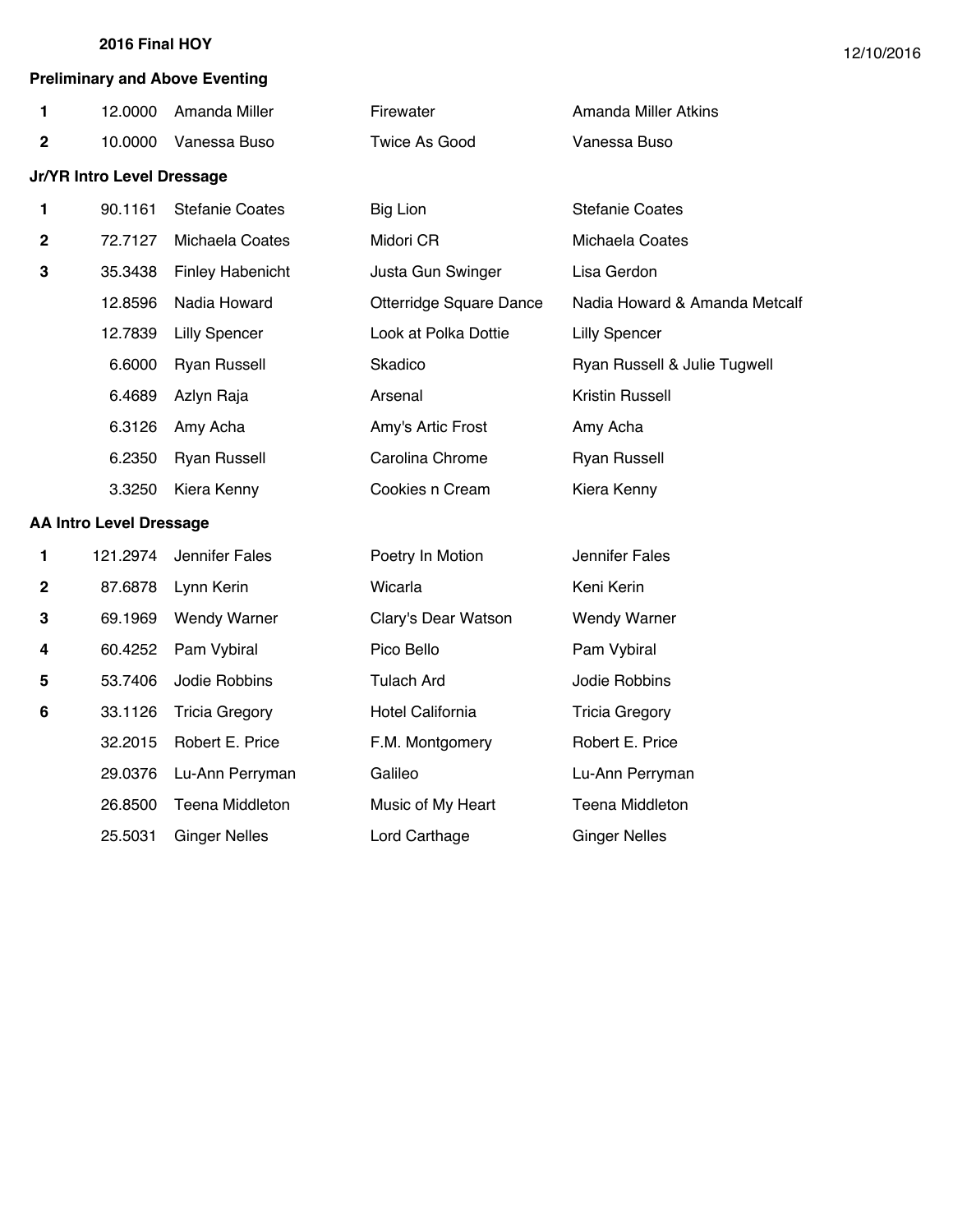## **Jr/YR Training Level Dressage**

| 1 | 203.7624                          | Ashley Legoas          | The Jasper Factor       | Jennifer Shattuck               |
|---|-----------------------------------|------------------------|-------------------------|---------------------------------|
| 2 | 121.6440                          | Anna Godwin            | An Arrow in the Forest  | Karson Thompson                 |
| 3 | 115.0753                          | Jessica Idol           | Stella                  | Jessica Idol                    |
| 4 | 103.6485                          | Morgan Fenrick         | Roseville               | Morgan Fenrick                  |
| 5 | 86.3532                           | Ella Braundel          | Do You Believe In Magic | Ella Braundel                   |
| 6 | 72.1455                           | Katlyn McCoy           | <b>Toy Master</b>       | Alexandra Pingree               |
|   | 54.6451                           | <b>Lillian Sides</b>   | LL Turbo Fuel           | <b>Lillian Sides</b>            |
|   | 51.3883                           | <b>Isabelle Derby</b>  | Honey Nutt Chex         | Lisa Dickerson                  |
|   | 39.2274                           | Hayden Lytton          | Barbossa                | Hayden Lytton                   |
|   | 36.6678                           | Ella Braundel          | Pepperwood Swarovski    | Ella Braundel & Hannah Braundel |
|   | <b>AA Training Level Dressage</b> |                        |                         |                                 |
| 1 | 317.6870                          | <b>Steve Hutzler</b>   | Dreyya                  | <b>Steve Hutzler</b>            |
| 2 | 296.1555                          | Lauren Kanarek         | Symphony                | Lauren Kanarek & McKay Crowley  |
| 3 | 200.3982                          | Liz Bromberg           | Vigoureux               | Liz Bromberg                    |
| 4 | 166.7130                          | Jody Morse             | Mai                     | Jody Morse                      |
| 5 | 165.4123                          | Kim Clark              | Duvaldez                | <b>Kim Clark</b>                |
| 6 | 162.1466                          | Nancy Clendenin        | Daemara                 | Nancy Clendenin                 |
|   | 110.0245                          | Leigh Haase            | Kopieren                | Leigh Haase                     |
|   | 108.5100                          | <b>Emily Grimstead</b> | Goosebumps              | <b>Emily Grimstead</b>          |
|   | 108.3641                          | <b>Tricia Gregory</b>  | Hotel California        | <b>Tricia Gregory</b>           |
|   | 101.7191                          | Karen Allred           | <b>Stargazer Lilly</b>  | Karen Allred                    |
|   | <b>Training Level Dressage</b>    |                        |                         |                                 |
| 1 | 185.3322                          | <b>Scarlett Mullin</b> | <b>Bounding Rabbit</b>  | <b>Scarlett Mullin</b>          |
| 2 | 118.4431                          | Vicki Kelley           | Que Linda               | Vicki Kelley                    |
| 3 | 112.6139                          | Shannon Montgomery     | Gijs v/d Bokkefarm      | Karen Guerra                    |
| 4 | 87.1563                           | Tish Mastrianni        | Dominic                 | Virgina Godfrey                 |
| 5 | 84.3673                           | Lisa Gerdon            | Donovan                 | Susan Massaro                   |
| 6 | 82.3393                           | <b>Elizabeth Moore</b> | Galileo                 | Lu-Ann Perryman                 |
|   | 78.2427                           | Leigh R. Swanson       | Hakan of Kiowa          | Leigh R. Swanson                |
|   | 64.7063                           | Jeanette Van Mill      | Ljs Meringue            | Mary Rice                       |
|   | 54.0533                           | <b>Heather Mehal</b>   | Elliot                  | <b>Heather Mehal</b>            |
|   | 37.2392                           | Kicki Nordlander       | Ramiro's Magic          | Rosa Ronalter                   |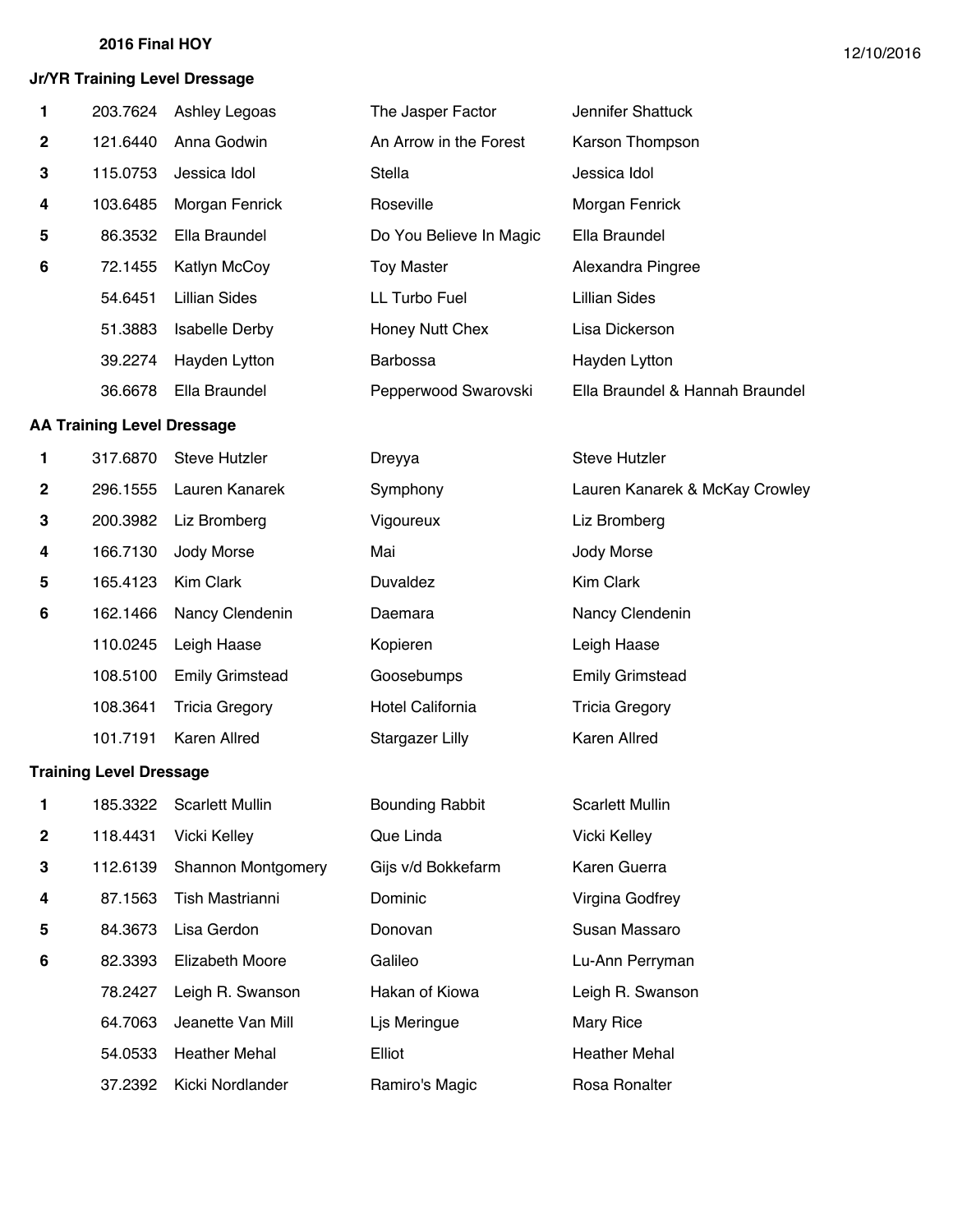## **Jr/YR First Level Dressage**

| 1                | 157.7897                       | Katriana von Windheim  | Optimistic               | Katriana von Windheim                     |
|------------------|--------------------------------|------------------------|--------------------------|-------------------------------------------|
| $\boldsymbol{2}$ | 136.8587                       | Gillian Kingsbury      | Halle Berry MC           | Gillian Kingsbury                         |
| 3                | 109.5968                       | <b>Berbel Schreur</b>  | Vine Fan De Stuken       | <b>Berbel Schreur</b>                     |
| 4                | 73.7803                        | Laura Dickerson        | Joshlyn                  | Laura Dickerson                           |
| 5                | 62.9404                        | Casey Folks            | Parker's Pride           | Casey Folks                               |
| 6                | 53.1762                        | Mia Braundel           | Pepperwood Swarovski     | Ella Braundel & Hannah Braundel           |
|                  | 52.7122                        | Karrigan Norris        | Phantom of the Opera     | Karrigan Norris                           |
|                  | 42.4211                        | <b>Madison Dwyer</b>   | <b>Mercury Rising KE</b> | <b>Madison Dwyer</b>                      |
|                  | 31.9847                        | Grace Rea              | With Bravado             | Julie Rea                                 |
|                  | 27.0244                        | Mia Braundel           | Cashmere                 | Mia Braundel                              |
|                  | <b>AA First Level Dressage</b> |                        |                          |                                           |
| 1                | 327.7692                       | Johanna Fowler         | Solomon                  | Johanna Fowler                            |
| 2                | 200.0496                       | Anne Cain              | Bellagio                 | Anne Cain                                 |
| 3                | 185.9416                       | <b>Cheryl Alles</b>    | Uwharrie                 | <b>Cheryl Alles</b>                       |
| 4                | 135.3184                       | John Schaaf            | Ferrante Cf              | John Schaaf                               |
| 5                | 85.0689                        | <b>Carolynne Barrs</b> | Fabula H.L.              | <b>Carolynne Barrs</b>                    |
| 6                | 78.4308                        | Lysa Hodgson           | The Usual Suspect        | Lysa Hodgson                              |
|                  | 77.0114                        | Sara Placentra         | Dorina                   | Sara Placentra                            |
|                  | 72.3712                        | Tonya Bruno            | <b>Matton Majestic</b>   | Tonya Bruno                               |
|                  | 72.1760                        | Noelle Cameron Parker  | Willoughby               | Noelle Cameron Parker & Joseph Williamson |
|                  | 70.9655                        | <b>Beth Bass</b>       | Rembrandt                | <b>Beth Bass</b>                          |
|                  | <b>First Level Dressage</b>    |                        |                          |                                           |
| 1                | 252.9291                       | Tish Mastrianni        | Dominic                  | Virgina Godfrey                           |
| 2                | 247.4783                       | Kerry Lammerding       | Debutante                | Kerry Lammerding                          |
| 3                | 190.1500                       | Robin Brueckmann       | Shequin                  | Robin Brueckmann                          |
| 4                | 167.9277                       | Jean DeVenny           | Corsair                  | Jory Marino                               |
| 5                | 146.2681                       | Laura Pendleton        | Flash                    | Laura Pendleton                           |
| 6                | 105.1021                       | Jeanette Van Mill      | Ljs Meringue             | Mary Rice                                 |
|                  | 96.9904                        | <b>Courtney Vesel</b>  | <b>Ripley Z</b>          | Janice Laube                              |
|                  | 80.7578                        | Diana Hoberecht        | R Zeke                   | Gina Cantrell                             |
|                  | 59.6837                        | <b>Elaine Hayes</b>    | Quietude Seneca Rocks    | <b>Ruth Shaw</b>                          |
|                  | 53.2623                        | Cara Buchanan          | Good Pearl               | Cara Buchanan & Jennifer Gore             |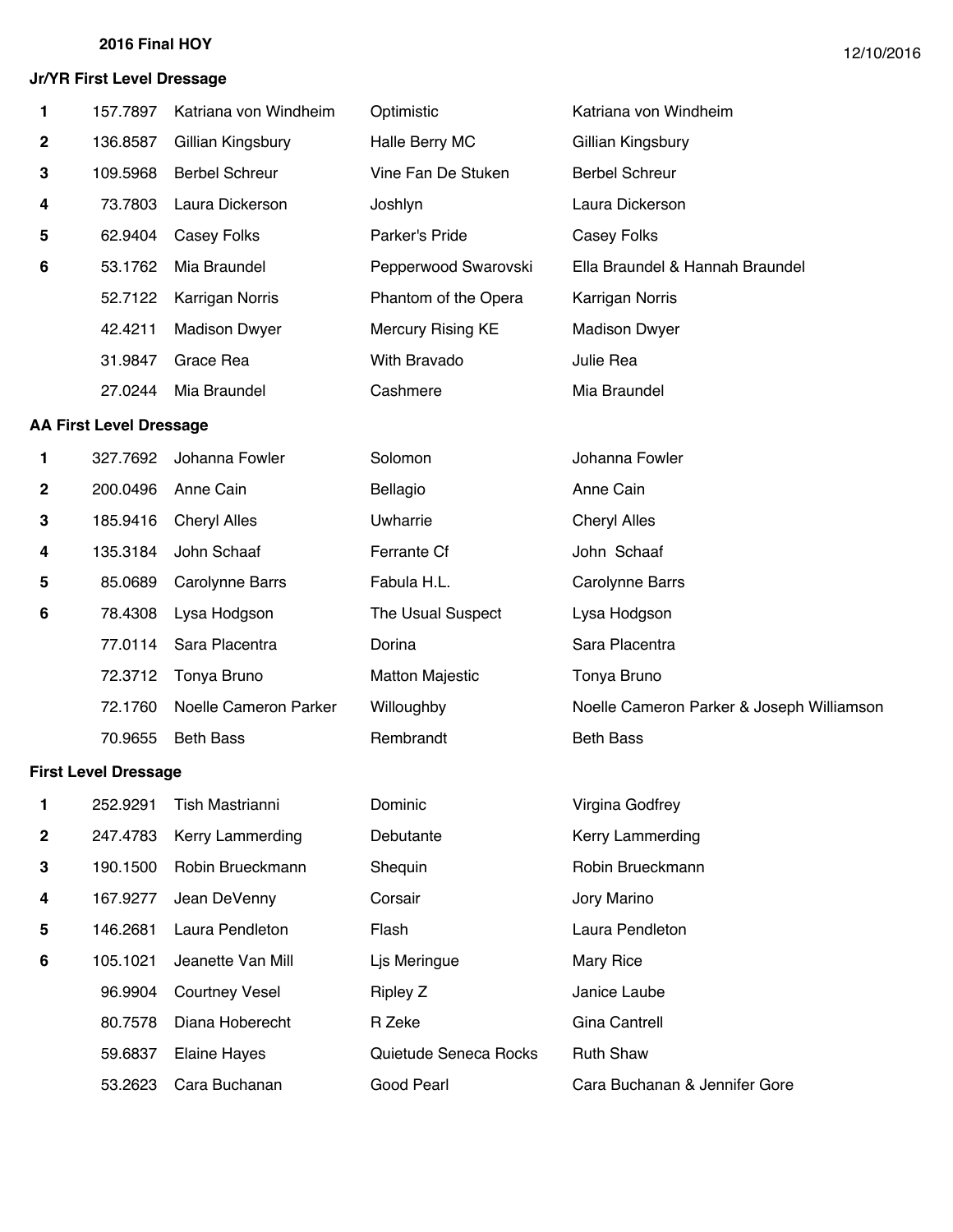#### **Jr/YR Second Level Dressage**

| 1                        | 74.3672 | McKenna Shook         | Dunvegan                  | McKenna Shook                   |  |  |
|--------------------------|---------|-----------------------|---------------------------|---------------------------------|--|--|
| $\mathbf{2}$             | 70.9206 | Katriana Von Windheim | Optimistic                | Katriana von Windheim           |  |  |
| 3                        | 45.0013 | Jillian Thompson      | Mamdouh                   | Jillian Thompson                |  |  |
| 4                        | 36.7430 | Lisa Dickerson        | Sandokan                  | Debi Sutton                     |  |  |
| 5                        | 35.2277 | Mia Braundel          | Cashmere                  | Mia Braundel                    |  |  |
| 6                        | 31.3065 | Alexandra Gaither     | Nicardo                   | Alexandra Gaither               |  |  |
|                          | 5.9697  | Mia Braundel          | Pepperwood Swarovski      | Ella Braundel & Hannah Braundel |  |  |
|                          | 3.3150  | Katherine Christopher | Frodo of the Shire        | Donna Christopher               |  |  |
|                          | 3.2400  | Mikaela Kantorowski   | <b>Ringfort Swan Song</b> | Mikaela Kantorowski             |  |  |
| AA Second Level Dressage |         |                       |                           |                                 |  |  |

| 1            | 88.5949 | Diane Doub             | Prestige            | Diane Doub             |
|--------------|---------|------------------------|---------------------|------------------------|
| $\mathbf{2}$ | 33.3996 | Carol Kelly            | Vestergarden's Leon | Carol Kelly            |
| 3            | 31.9149 | Amy L. Schaaf          | Ferrante Cf         | John Schaaf            |
| 4            | 31.5488 | <b>Barbara Nicks</b>   | Baccalaureate Bln   | <b>Barbara Nicks</b>   |
| 5            | 25.9024 | Cathy Gould            | Knight Sky          | Cathy Gould            |
| 6            | 25.3333 | Allison Hackett-Dorn   | Magnum P.I.         | Allison Hackett-Dorn   |
|              | 24.5733 | <b>Stacey Quaranta</b> | Lily B              | <b>Stacey Quaranta</b> |
|              | 20.0888 | Donna C. Kelly         | Joie de Vivre       | Leah James             |
|              | 12.8637 | <b>Gwen Warwick</b>    | Triston             | <b>Gwen Warwick</b>    |
|              | 12.5758 | Hannah Kirby           | New Lady Day        | Hannah Kirby           |

#### **Second Level Dressage**

| 1.             | 148.4138 | Heather Lynn Hamilton | <b>Brielle VT</b>     | Heather Lynn Hamilton |
|----------------|----------|-----------------------|-----------------------|-----------------------|
| $\overline{2}$ | 128.1062 | Keena Mullen          | Yes Virginia          | Sarah Blanchard       |
| 3              | 77.6522  | <b>Kris Daniel</b>    | Leah                  | Kris Daniel           |
| 4              | 69.2078  | Elaine Hayes          | Quietude Seneca Rocks | <b>Ruth Shaw</b>      |
| 5              | 54.8431  | Koby Robson           | Don Regale MF         | Brenda Ridenour       |
| 6              | 52.4571  | <b>Kris Daniel</b>    | Van de Pluum          | Kris Daniel           |
|                | 40.6574  | Elizabeth McGrady     | Hidden's McKayla      | Michelle Hargreaves   |
|                | 32.0487  | Erin Honeycutt        | Diagon Alley          | Erin Honeycutt        |
|                | 17.9452  | Melissa Manheim       | Naroby                | <b>Robert Sills</b>   |
|                | 7.1731   | Jean DeVenny          | Corsair               | Jory Marino           |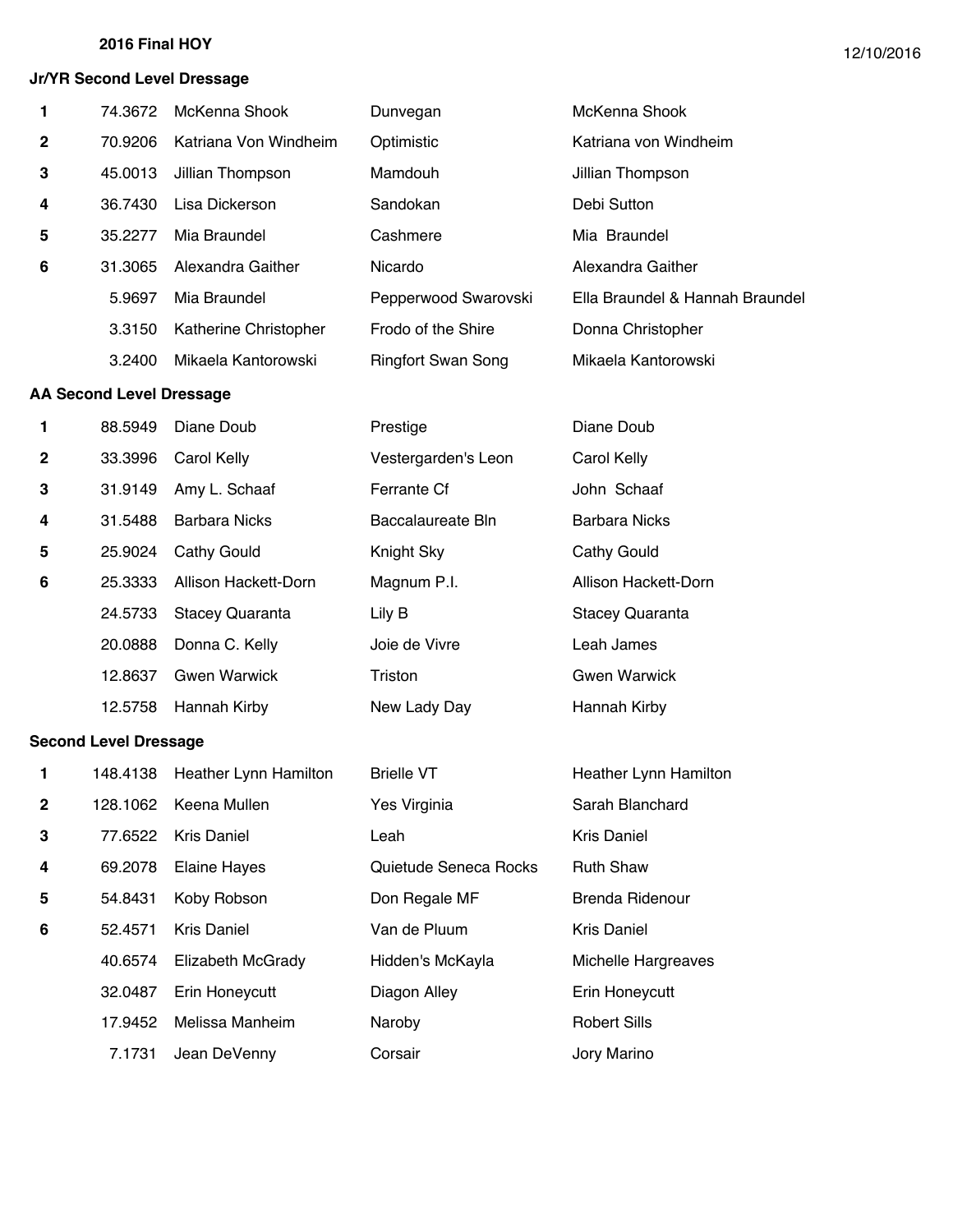#### **Jr/YR Third Level Dressage**

| $\mathbf{1}$   | 68.8240 | Camyn Huneycutt        | Madeline                  | Jordan Moragne   |
|----------------|---------|------------------------|---------------------------|------------------|
| $\overline{2}$ | 60.9578 | Anna Weniger           | Don Derrick               | Dawn Weniger     |
| 3              | 58.3738 | Lisa Dickerson         | Sandokan                  | Debi Sutton      |
| 4              | 53.5910 | Anna Weniger           | Izeffia                   | Dawn Weniger     |
| 5              | 27.2768 | Jillian Thompson       | Mamdouh                   | Jillian Thompson |
| 6              | 25.3567 | <b>Ashley Cummings</b> | Big Bear's Royal Finnegan | Dawn Weniger     |
|                | 23.8997 | Laura Dickerson        | LB Lena Royal             | Laura Dickerson  |
|                |         |                        |                           |                  |

## **AA Third Level Dressage**

|              | 197.2894 | Ann Turner           | Ceasar                 | Ann Turner           |
|--------------|----------|----------------------|------------------------|----------------------|
| $\mathbf{2}$ | 182.1222 | Bonnie Gibson        | Grace Kelly            | Bonnie Gibson        |
| 3            | 115.1735 | <b>Rhonda Dretel</b> | <b>Makers Mark</b>     | <b>Rhonda Dretel</b> |
| 4            | 107.6917 | Alexandra Pingree    | Dunraven Cody          | Alexandra Pingree    |
| 5            | 91.3543  | Joyce Giles          | Playboy                | Joyce Giles          |
| 6            | 63.0728  | <b>Carol Wertz</b>   | Marco Von Laar         | Carol Wertz          |
|              | 54.6945  | Patricia Coleman     | Dempsey                | Patricia Coleman     |
|              | 42,8008  | Eileen Keipper       | Emilia MV              | Eileen Keipper       |
|              | 36.8660  | Jennifer Swanson     | Corsana                | Jennifer Swanson     |
|              | 36.3159  | Patricia Hildreth    | <b>Whinstone Ferro</b> | Patricia Hildreth    |

#### **Third Level Dressage**

| 1            | 128.0605 | Karyn Becerra      | <b>Twinkletoes Tiara</b> | Karyn Becerra         |
|--------------|----------|--------------------|--------------------------|-----------------------|
| $\mathbf{2}$ | 69.3700  | Susan Wiedman      | Pieter Poll              | Carla Clyman          |
| 3            | 66.4383  | Koby Robson        | Don Regale MF            | Brenda Ridenour       |
| 4            | 60.5780  | Tami Batts         | Raquel                   | Tami Batts            |
| 5            | 55.2724  | Rebecca Blikslager | Urban Legend             | <b>Rhonda Whitley</b> |
| 6            | 43.3461  | Keni Kerin         | Wicarla                  | Keni Kerin            |
|              | 38.8403  | Elizabeth McGrady  | Hidden's McKayla         | Michelle Hargreaves   |
|              | 38.5862  | Keni Kerin         | Mogelvangs Thunder       | Julie Atteberry       |
|              | 34,6080  | Dawn Weniger       | Trijas Peppercracker     | Carol Whisnant        |
|              | 33.5163  | Andrea H. Gumrich  | Count Of Monte Critso    | Andrea H. Gumrich     |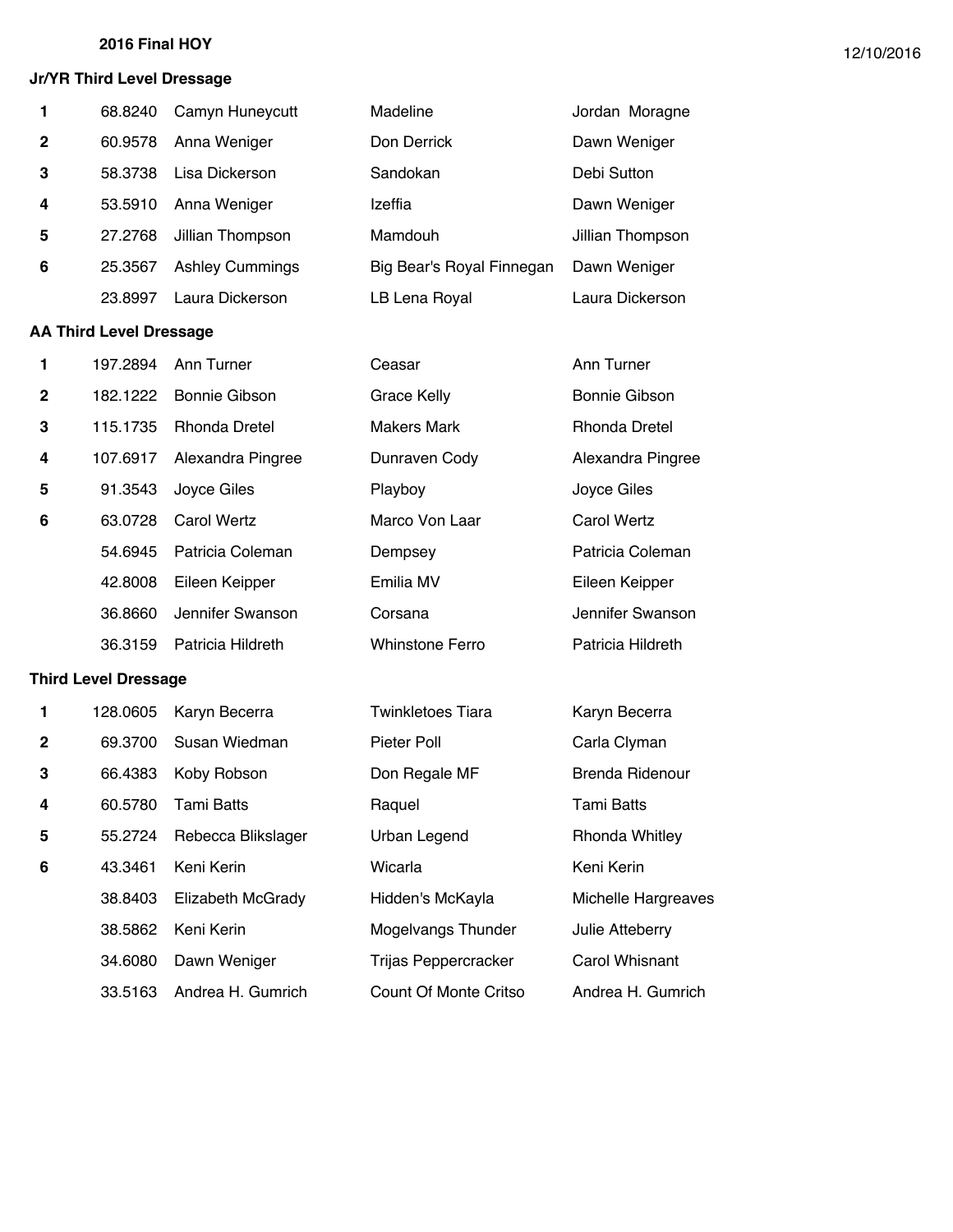**1** 36.9306 Alexandra Gaither **Nicardo** 

**2** 27.1892 Anna Weniger Izeffia

#### **Jr/YR Fourth Level Dressage**

**AA Fourth Level Dressage**

| Alexandra Gaither |
|-------------------|
| Dawn Weniger      |
|                   |

| 1 | 110.8830 | <b>Rhonda Dretel</b>  | Makers Mark           | <b>Rhonda Dretel</b>  |
|---|----------|-----------------------|-----------------------|-----------------------|
| 2 | 74.6307  | Jamie McDevitt        | Deuce                 | Jamie McDevitt        |
| 3 | 56.3069  | Sandie Gaines-beddard | Flairance             | Sandie Gaines-Beddard |
| 4 | 47.7567  | Ann Turner            | Ceasar                | Ann Turner            |
| 5 | 45.7783  | Jennifer Fulmer       | Phinnigan H L         | Jennifer Fulmer       |
| 6 | 38.7497  | Laurie Bauchman       | William E             | Laurie Bauchman       |
|   | 38.2349  | Lauraine Rivier       | <b>Borealis Blume</b> | Lauraine Rivier       |
|   | 25.0781  | Victoria Neave        | Canel                 | Victoria Neave        |
|   | 24.2163  | <b>Robert Bezzeg</b>  | Bedroom Pal           | Robert Bezzeg         |
|   | 23.9594  | <b>Kelly Farmer</b>   | Diaz HGF              | <b>Kelly Farmer</b>   |
|   |          |                       |                       |                       |

#### **Fourth Level Dressage**

| $\mathbf{1}$ | 68.0434 | <b>Stacey Hastings</b> | Trijntje v.d. Bokkefarm | Karen Guerra         |
|--------------|---------|------------------------|-------------------------|----------------------|
| $\mathbf 2$  | 40.0472 | <b>Ellen Peebles</b>   | Favulous                | Ellen Peebles        |
| 3            | 36.3972 | <b>Forrest Hall</b>    | His Royal Highness      | <b>Forrest Hall</b>  |
| 4            | 33.2057 | Jennifer Heiskell      | Solaris                 | Tami Batts           |
| 5            | 31.5105 | Susan Wiedman          | Deep Blue               | <b>Mary Tompkins</b> |
| 6            | 27.0972 | Amanda Paris           | Agathon                 | Theresa Horne        |
|              | 18.2084 | <b>Bonnie Gruber</b>   | Knoteworthy CF          | Bonnie Gruber        |
|              | 3.3852  | Karyn Becerra          | Twinkletoes Tiara       | Karyn Becerra        |
|              | 3.0270  | <b>Cassidy Sitton</b>  | <b>Whinstone Ferro</b>  | Patricia Hildreth    |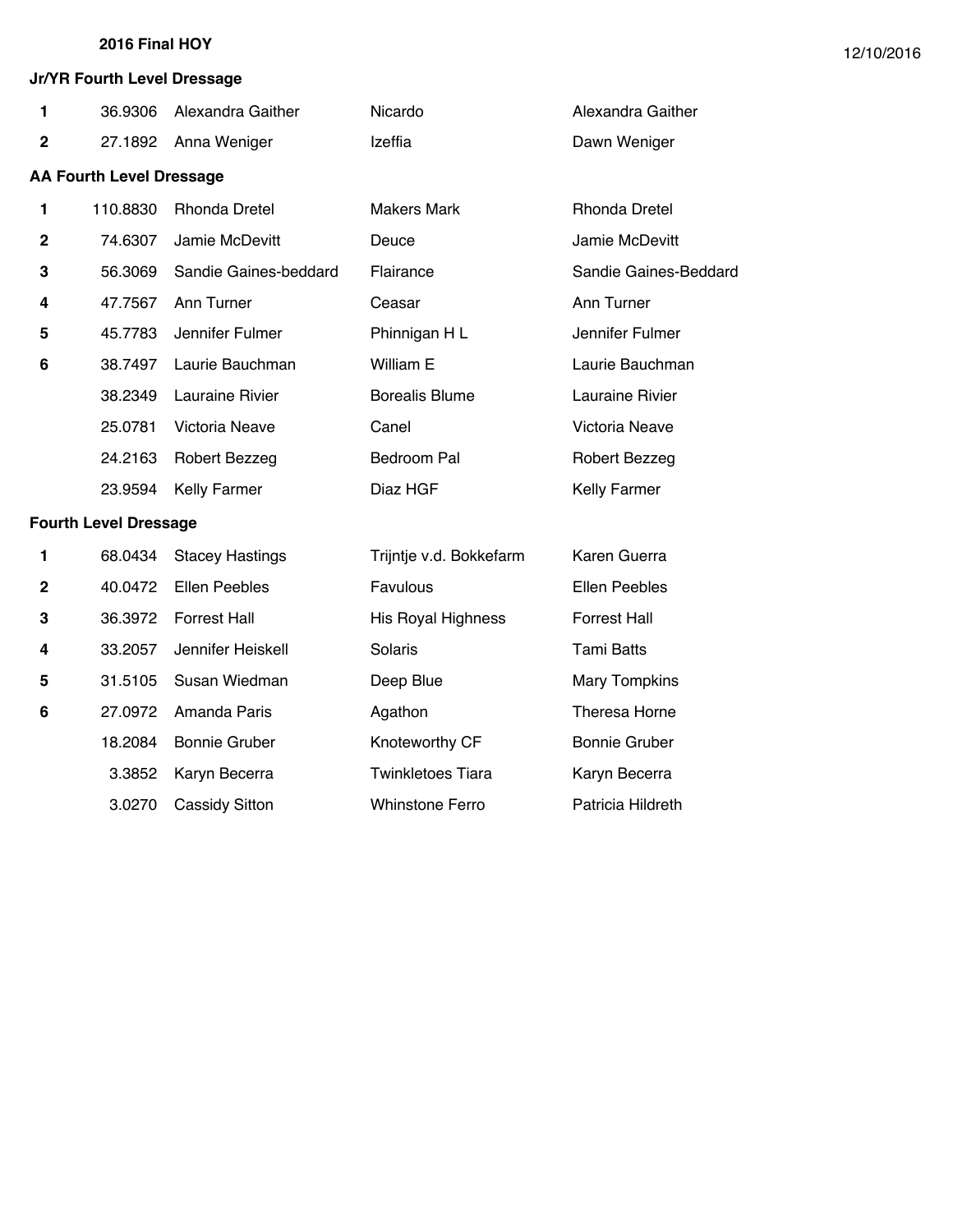## **AA FEI Prix St. Georges Dressage**

| 1           | 77.5844                       | Sandie Gaines-Beddard          | Flairance                 | Sandie Gaines-Beddard |
|-------------|-------------------------------|--------------------------------|---------------------------|-----------------------|
| $\mathbf 2$ | 56.8416                       | <b>Sally Vivrette</b>          | Flash                     | <b>Sally Vivrette</b> |
| 3           | 52.6316                       | Jamie Mcdevitt                 | Deuce                     | Jamie McDevitt        |
| 4           | 49.0062                       | Robyn Hahn                     | HS Brav-o                 | Robyn Hahn            |
| 5           | 12.6789                       | <b>Becky Shealy</b>            | Zidane                    | <b>Becky Shealy</b>   |
| 6           | 11.9211                       | Laurie Bauchman                | William E                 | Laurie Bauchman       |
|             | 11.8971                       | Liz Bromberg                   | Magda                     | Liz Bromberg          |
|             | 11.2500                       | Cynthia Harton                 | Partout                   | Cynthia Harton        |
|             | FEI Prix St. Georges Dressage |                                |                           |                       |
| 1           | 101.4229                      | Susan Wiedman                  | Deep Blue                 | <b>Mary Tompkins</b>  |
| $\mathbf 2$ | 71.2378                       | <b>Natalie Fisher</b>          | Aftyn                     | <b>Natalie Fisher</b> |
| 3           | 53.8092                       | Jeanne Karver                  | <b>Wonderful Pearle</b>   | Jeanne Karver         |
| 4           | 46.1776                       | Jeanne Karver                  | Sanibelle                 | Susan Craft           |
| 5           | 46.1157                       | <b>Stacey Hastings</b>         | Trijntje v.d. Bokkefarm   | Karen Guerra          |
| 6           | 40.7830                       | <b>Forrest Hall</b>            | <b>His Royal Highness</b> | <b>Forrest Hall</b>   |
|             | 36.7501                       | <b>Tessa Raskevitz</b>         | Fharoh                    | Kristine Hamilton     |
|             | 24.6447                       | Jennifer Heiskell              | Solaris                   | <b>Tami Batts</b>     |
|             | 23.8553                       | Karyn Becerra                  | <b>Madame Butterfly</b>   | Karyn Becerra         |
|             | 18.2368                       | Amanda Paris                   | Agathon                   | Theresa Horne         |
|             |                               | AA FEI Intermediare I Dressage |                           |                       |
| 1           | 50.6315                       | Liz Bromberg                   | Magda                     | Liz Bromberg          |

2 25.9756 Becky Shealy **Zidane Zidane** Becky Shealy 12.8421 Robyn Hahn **HS Brav-o** Robyn Hahn

6.5921 Valerie Heckrodt Saxony Valerie Heckrodt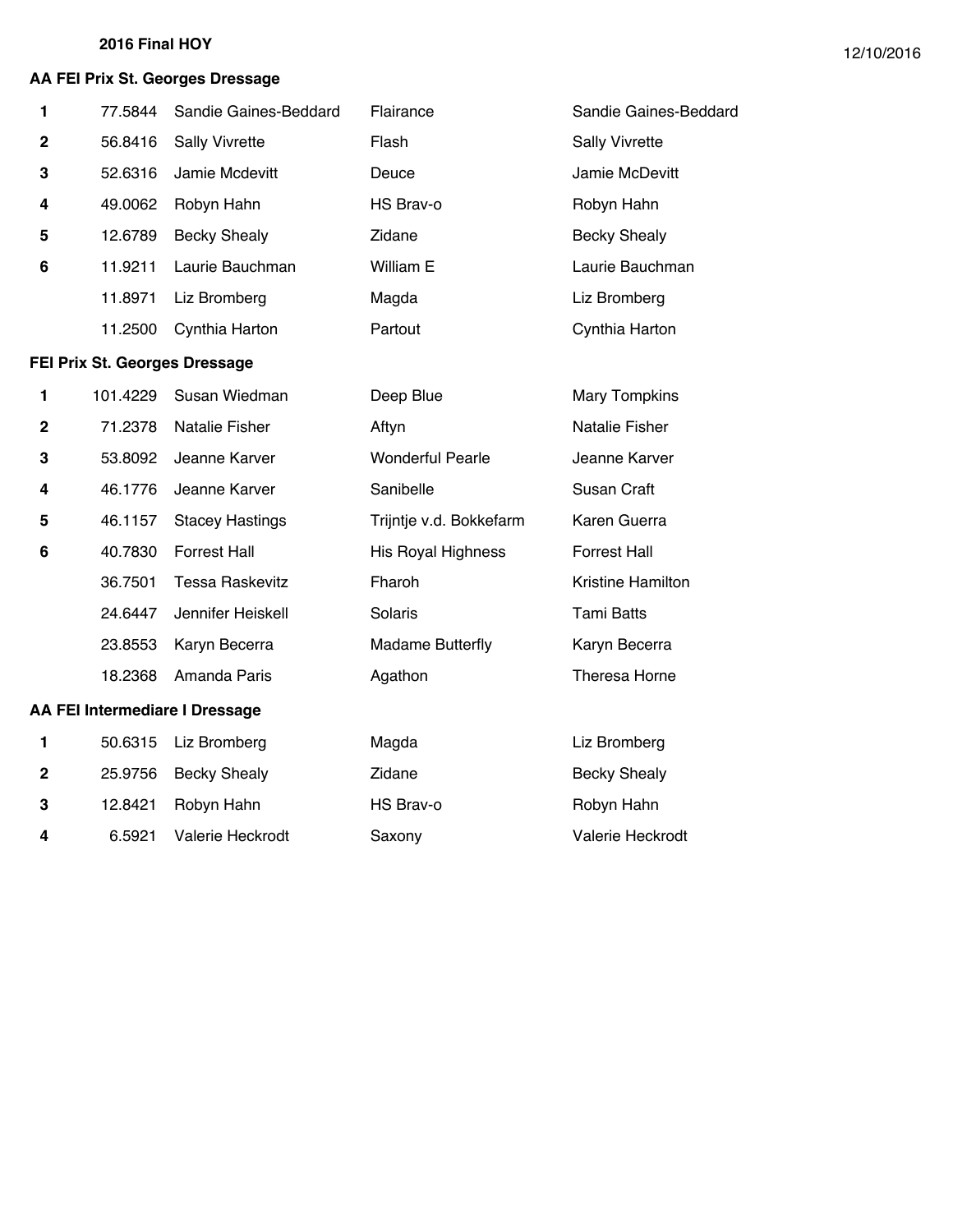## **FEI Intermediare I Dressage**

| 1           | 118.6719                          | Kristine Hamilton                   | Viktor                  | Kristine Hamilton                  |
|-------------|-----------------------------------|-------------------------------------|-------------------------|------------------------------------|
| $\mathbf 2$ | 105.5789                          | Karyn Becerra                       | <b>Madame Butterfly</b> | Karyn Becerra                      |
| 3           | 49.5040                           | <b>Tessa Raskevitz</b>              | Fharoh                  | Kristine Hamilton                  |
| 4           | 46.9999                           | Tish Mastrianni                     | Dosadi                  | Tish Mastrianni                    |
| 5           | 36.2436                           | <b>Elizabeth Moore</b>              | Genuine Gem             | <b>Elizabeth Moore</b>             |
| 6           | 27.5394                           | <b>Tami Batts</b>                   | Suraya                  | Victoria Neave                     |
|             | 24.6644                           | Natalie Fisher                      | Aftyn                   | Natalie Fisher                     |
|             | 19.0526                           | <b>Heather Mehal</b>                | Shall We Dance          | <b>Heather Mehal</b>               |
|             | 13.4079                           | Meredith Wilson                     | Gienevia                | Meredith Wilson                    |
|             | 11.2737                           | Helen Ingersoll                     | Othello Utopia          | Helen Ingersoll                    |
|             |                                   | AA FEI Intermediare II/A/B Dressage |                         |                                    |
| 1           | 68.0022                           | Amy Bresky                          | Zafiro dos Cedros       | Amy Bresky                         |
| $\mathbf 2$ | 55.8237                           | <b>Rhonda Dretel</b>                | Dominic (Nico)          | <b>Rhonda Dretel</b>               |
| ${\bf 3}$   | 6.1974                            | Valerie Heckrodt                    | Saxony                  | Valerie Heckrodt                   |
|             |                                   | FEI Intermediare II/A/B Dressage    |                         |                                    |
| 1           | 97.7282                           | Jerry W. Stone                      | Fabiola                 | Jerry W. Stone & Patricia G. Stone |
| $\mathbf 2$ | 56.2829                           | <b>Heather Mehal</b>                | Shall We Dance          | <b>Heather Mehal</b>               |
| 3           | 45.8092                           | Dawn Weniger                        | Don Derrick             | Dawn Weniger                       |
| 4           | 24.1710                           | Keni Kerin                          | Idolace                 | Keni Kerin                         |
| 5           | 18.0263                           | Andrea H. Gumrich                   | Louis Iv                | Andrea H. Gumrich                  |
|             | <b>AA FEI Grand Prix Dressage</b> |                                     |                         |                                    |
| 1           | 41.0800                           | <b>Rhonda Dretel</b>                | Dominic (Nico)          | <b>Rhonda Dretel</b>               |
| 2           | 3.1400                            | Nan Pieroni                         | Rowan                   | Nan Pieroni                        |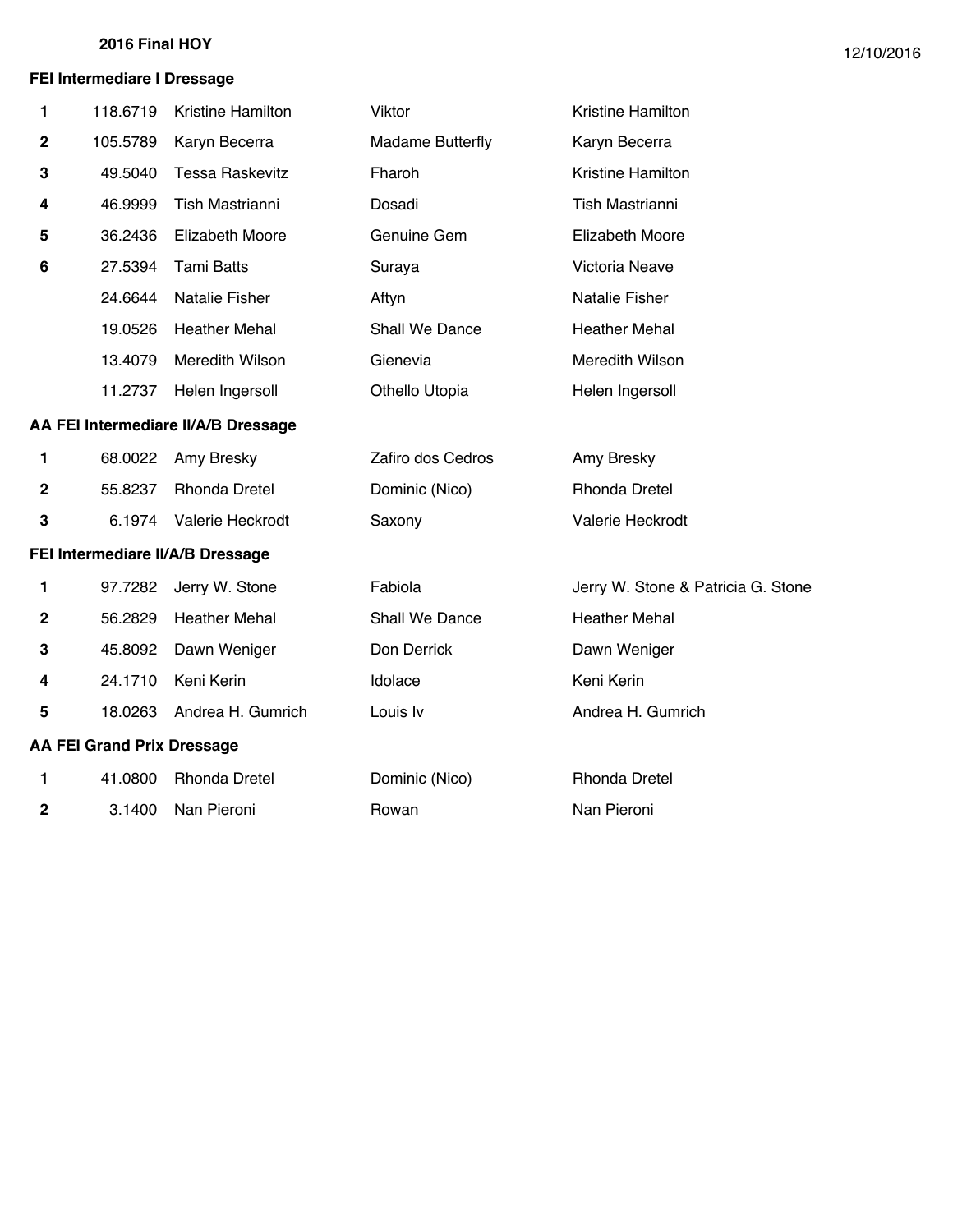## **FEI Grand Prix Dressage**

| 1                | 82.6000                              | Dawn Weniger                            | Don Derrick                  | Dawn Weniger          |
|------------------|--------------------------------------|-----------------------------------------|------------------------------|-----------------------|
| $\mathbf{2}$     | 69.0500                              | Andrea H. Gumrich                       | Louis Iv                     | Andrea H. Gumrich     |
| 3                | 42.2673                              | Keni Kerin                              | Idolace                      | Keni Kerin            |
| 4                | 28.4600                              | Lynn Doki-Camina                        | <b>Optimus Prime</b>         | Melissa Smith         |
| 5                | 11.5500                              | Tazma Toi Trent                         | <b>Tyberius</b>              | Tazma Toi Trent       |
|                  |                                      | <b>Jr/YR Musical Freestyle Dressage</b> |                              |                       |
| 1                | 38.8799                              | Lisa Dickerson                          | Sandokan                     | Debi Sutton           |
| $\mathbf 2$      | 13.4334                              | Karrigan Norris                         | Phantom Of The Opera         | Karrigan Norris       |
| 3                | 3.9500                               | Geri Messinger                          | <b>Colored Leager</b>        | Mary K. Messinger     |
|                  | <b>AA Musical Freestyle Dressage</b> |                                         |                              |                       |
| 1                | 108.7506                             | Lysa Hodgson                            | The Usual Suspect            | Lysa Hodgson          |
| $\mathbf{2}$     | 70.9786                              | <b>Sally Vivrette</b>                   | Flash                        | <b>Sally Vivrette</b> |
| 3                | 58.1344                              | Jamie Mcdevitt                          | Deuce                        | Jamie McDevitt        |
| 4                | 46.6665                              | Jennifer Swanson                        | Corsana                      | Jennifer Swanson      |
| 5                | 37.9875                              | Kathleen Betzel                         | Tomorrow's Sun               | Kathleen Betzel       |
| 6                | 37.4651                              | <b>Kelly Farmer</b>                     | Diaz HGF                     | Kelly Farmer          |
|                  | 32.7184                              | Eileen Keipper                          | Emilia Mv                    | Eileen Keipper        |
|                  | 25.7999                              | Carol Kelly                             | Vestergarden's Leon          | Carol Kelly           |
|                  | 20.5700                              | <b>Becky Shealy</b>                     | Zidane                       | <b>Becky Shealy</b>   |
|                  | 13.3634                              | Jean Tuttle                             | <b>Ulla Amazing Grace</b>    | Jean Tuttle           |
|                  | <b>Musical Freestyle Dressage</b>    |                                         |                              |                       |
| 1                | 90.4102                              | Robin Brueckmann                        | Shequin                      | Robin Brueckmann      |
| $\boldsymbol{2}$ | 62.4026                              | Lynn Leath                              | d' Artagnan                  | Lynn Leath            |
| 3                | 55.1817                              | Elaine Hayes                            | Quietude Seneca Rocks        | <b>Ruth Shaw</b>      |
| 4                | 38.0283                              | Jeanne Karver                           | Sanibelle                    | Susan Craft           |
| 5                | 34.1434                              | Andrea H. Gumrich                       | <b>Count Of Monte Critso</b> | Andrea H. Gumrich     |
| 6                | 30.5563                              | Andrea H. Gumrich                       | Louis IV                     | Andrea H. Gumrich     |
|                  | 27.1334                              | Susan Wiedman                           | Mimbral                      | Nancy Love            |
|                  | 12.4247                              | Meredith Wilson                         | Rose Royce                   | Meredith Wilson       |
|                  | 6.5789                               | <b>Tessa Raskevitz</b>                  | Fharoh                       | Kristine Hamilton     |
|                  | 6.3816                               | Meredith Wilson                         | Gienevia                     | Meredith Wilson       |